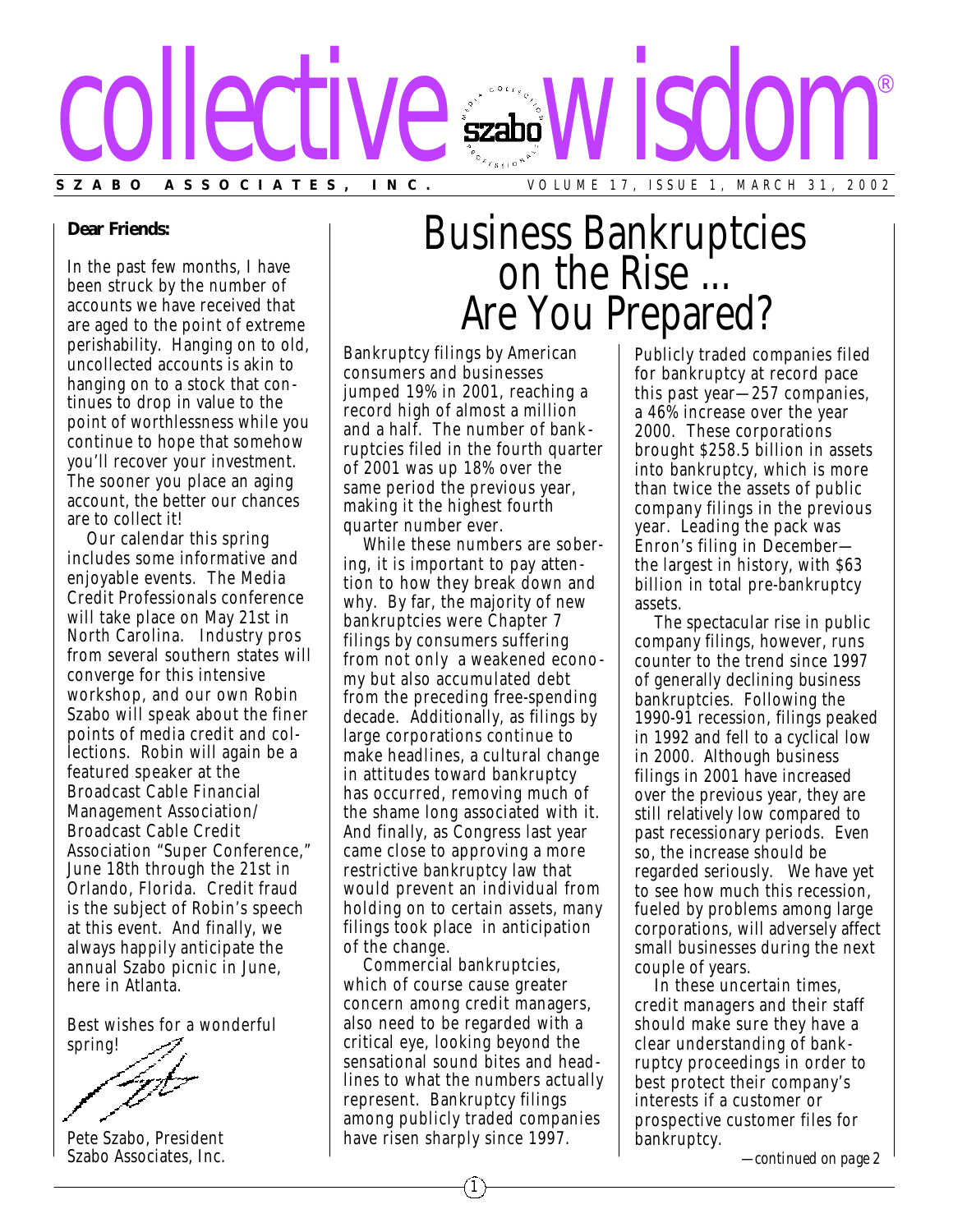## *Bankruptcies —*

*—continued from page 1*

**The Bankruptcy Code** The United States Bankruptcy Code provides for the development of a plan that allows a debtor, which is unable to pay its creditors, to resolve debts through the division of its assets among its creditors. Bankruptcy proceedings are supervised and litigated in the U.S. Bankruptcy Courts, which are a part of the District Courts of the United States.

The Code governs activities of all parties involved in the case. For example, debtors can voluntarily file for bankruptcy, and creditors can file an involuntary petition against a debtor (see *Collective Wisdom*, September 1996\*). After the bankruptcy is filed, creditors generally may not seek to collect their debts outside the proceeding. The debtor is not permitted to trans fer property that has been declared subject to proceedings. Additionally, certain pre-proceeding transfers of property, secured interests, and liens may be delayed or invalidated. A trustee may conduct some trans actions without notice or hearing if they arise out of the ordinary course of business (see *Collective Wisdom*, March 1995\*).

There are two main types of bankruptcy proceedings—one that provides the framework for liquidation and one that provides the framework for rehabilitation.

*Liquidation*. Under Chapter 7, liquidation, the company stops all operations and goes completely out of business. It is the most common type and is available to both individual and business debtors. An appointed trustee collects the debtor's non-exempt property, sells it, and distributes the proceeds among the creditors. Unsecured debts that are not reaffirmed are discharged, and the debtor gets a fresh start. Proceeds from the sale of assets are distributed first to secured creditors. Unsecured creditors are then paid on a pro rata basis after administrative expenses and other priority claims, such as taxes, are paid. Third in line are stockholders.

Creditors must file a claim with the court in order to have a chance of getting paid. Proof of Claims must be filed within 90 days after the first date set for the first meeting of creditors ("341 meeting"). If this meeting is continued, the deadline will not be extended. Unfortunately, unsecured creditors usually get little, if any, payment under Chapter 7. A Chapter 7 might be converted to Chapter 11 if the court determines that reorganization may result in a higher payout, but this rarely happens. Also, if the Chapter 7 is involuntary, the debtor can convert it.

*Rehabilitation.* Chapter 11 involves rehabilitation and allows the debtor to use future earnings to pay off creditors. Available to both consumer and business debtors, Chapter 11 is designed to "reorganize" a business or an individual's finances through a court-approved plan. We will focus on the business application.

Chapter 11 gives a business a chance to become profitable again. The management continues to run the day-to-day business operations, but the bankruptcy court must approve significant business decisions. The court sends notices to all known creditors and schedules a 341 meeting. One or more committees can be appointed to represent the interests of creditors and stockholders in working with the company on a reorganization plan. The plan must be accepted by the creditors, bondholders, and stockholders, and confirmed by the court, which can override rejection by creditors and stockholders if it

finds that the plan treats them fairly. Plan confirmation can take a few months or a few years. The Plan of Reorganization allows the debtor to be in possession of its assets ("debtor-in-possession" or "DIP"), although the court, after the 341 meeting, may appoint a trustee approved by the creditors to oversee the debtor's operations and proceedings.

While the plan is being developed, the court processes all claims by unsecured creditors. Although Chapter 11 no longer requires that the creditor file a Proof of Claim if the creditor recognizes its claim (listed in an indisputable amount on the schedule of liabilities filed by the debtor), it is always a good idea to file a Proof of Claim. The court determines the filing deadline. The debtor may file an action to remove or reduce a claim, in which case the creditor must file an objection to the debtor's motion, along with supporting documents.

The Bankruptcy Reform Act of 1994 permits an accelerated Chapter 11 for business debtors with less than \$2,000,000 in debt. The court may order that no creditors' committee be appointed. While this reduces expenses, it might also reduce the ability of creditors to materially influence the case. The Act also simplifies the disclosure statement and plan confirmation processes.

### **Dealing with the Chapter 11 Debtor**

Should you extend credit to a Chapter 11 debtor? Perhaps, but only if you feel assured that the debtor can pay the bill out of its available cash flow and that if things go badly, the debtor has enough equities in assets to pay your claim (see *Collective Wisdom*, March 1990\*). Since court orders can vary regarding the terms upon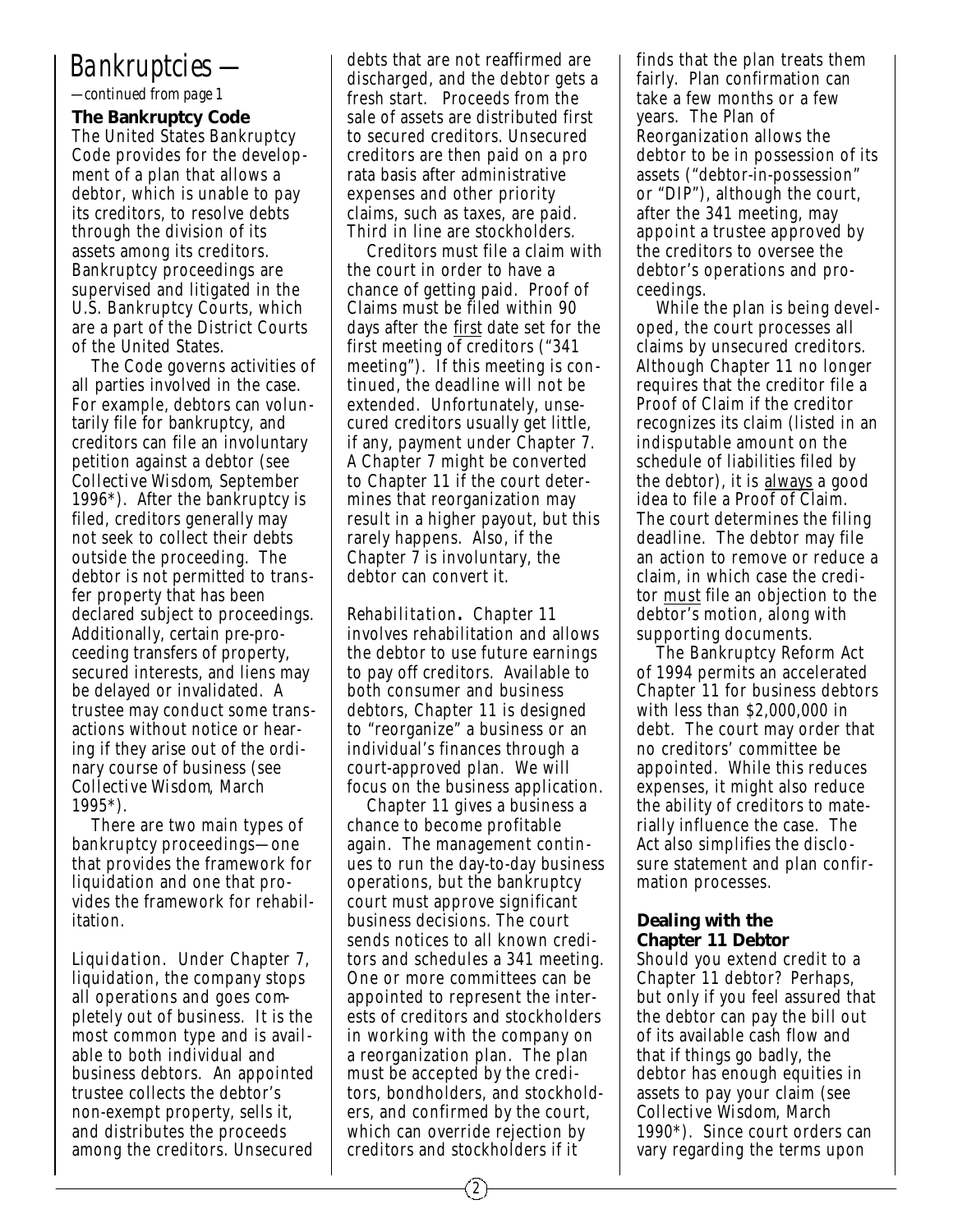which purchases may be made, and because the debtor's assets may be encumbered, you must familiarize yourself with the legal aspects of each case before extending credit. This information is available from the creditors' committee or counsel, or can be found in the court records in the clerk's office. Another source may be the Web (see below). If all is in order, you choose to extend credit, and the debtor then fails to pay, your "post-petition" claim will take priority over "pre-petition" claims. Of course, this "priority" position does not ensure that you will definitely get paid. The only way to eliminate risk is to require payment in advance.

And what if you and your customer have an agreement and the customer later files for Chapter 11? In a contractual relationship, all parties to the contract are responsible for performing the obligations of the contract. In simple terms, this usually means that the advertis er or agency must pay you a defined amount and according

to a defined schedule, and you (media) must provide the time or space according to a defined schedule.

The Bankruptcy Code permits the debtor-in-possession or trustee to reject certain "executory contracts," which includes all contracts where there are material duties remaining to be performed on both sides. If the debtor has already defaulted, the DIP or trustee cannot assume the contract unless there is "prompt cure." In other words, you must either receive compensation or be provided adequate assurance that you will be compensated promptly for the default. The law also requires the DIP or trustee to provide adequate assurance of future performance of the contract. This provides some protection to the nondebtor party by preventing assignment of the contract to a party that will be unable to meet the contractual obligations. The court determines what these "assurances" will be. Once the contract is assumed and assigned according to the court order, the debtor estate is released from its contractual oblig-



"HOW CAN I POSSIBLY KNOW WHAT HAPPENS IN CHAPTER 11? THE PHONE'S BEEN RINGING SO DARNED MUCH I'VE ONLY GOTTEN THROUGH CHAPTER 4!"

3

ations for any future breach, and the assignee assumes this responsibility.

You (media) have no power to reject the executory contract. You may have the right to dis continue providing service if the DIP is not performing and has not assumed the contract; however, you cannot terminate the contract itself except by court order.

The bankruptcy law regarding executory contracts is extremely complex, and this discourse is intended only to provide a general understanding of the topic. If you are involved in a situation involving executory contracts, we strongly recommend that you engage the services of a bankruptcy attorney.

### **Online Resources**

There are numerous and excellent online resources that can help you with bankruptcyrelated issues. Here are few good ones: ABI World (www.abiworld.org), maintained by the American Bankruptcy Institute, is one of the most comprehensive sites available. The Legal Information Institute at Cornell (www.law.cornell.edu) provides in-depth information about the Bankruptcy Code. For information on specific cases, try BankruptcyData.com (www.bankruptcydata.com), which provides access to thousands of business bankruptcies from more than 80 federal bankruptcy districts and also has a useful glossary of bank ruptcy terms. MegaLaw (www.megalaw.com) provides links (listed by state) to U.S. Bankruptcy Courts. ♦

*\*All past articles of Collective Wisdom are available on the Szabo Web site, www.szabo.com*